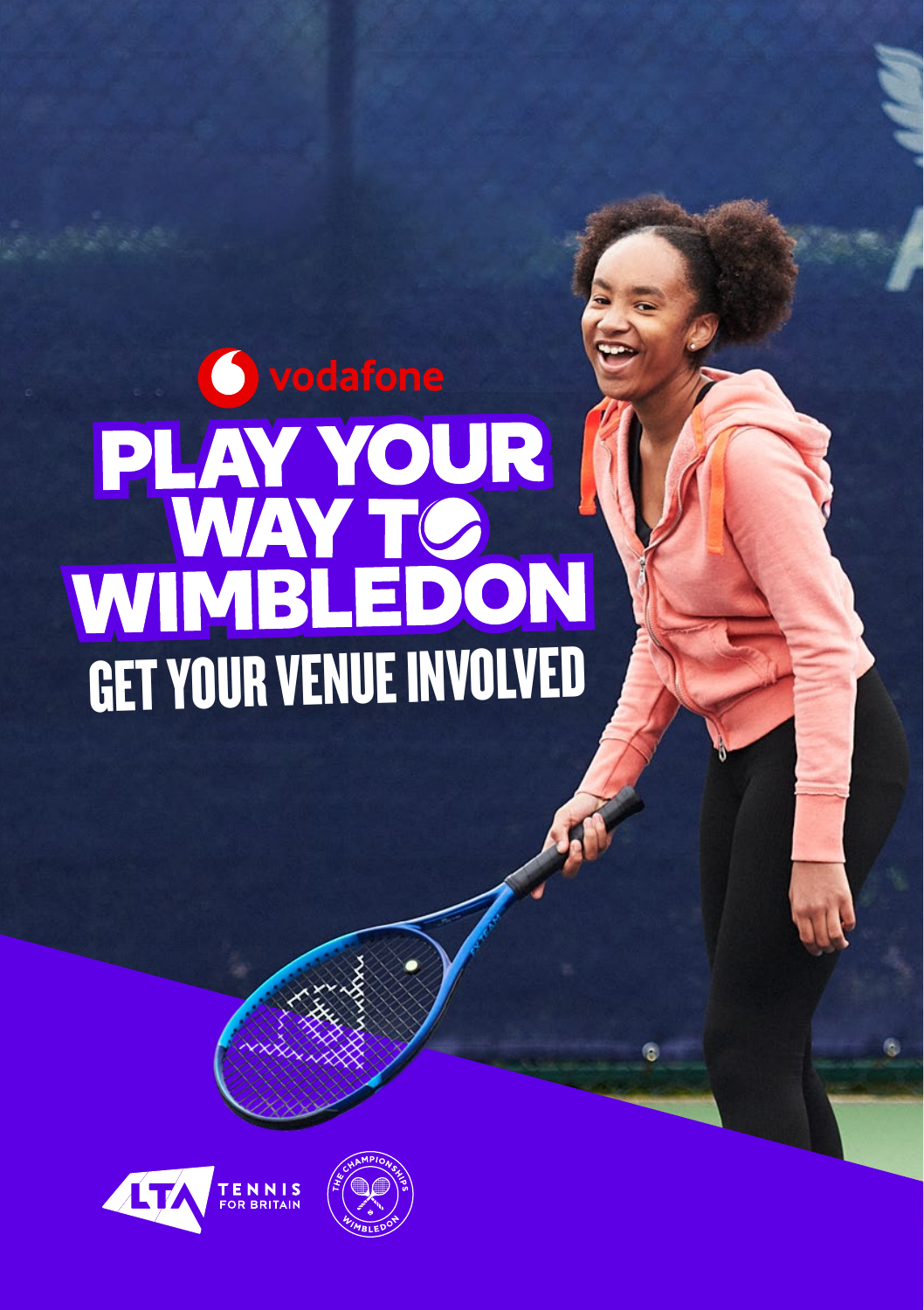### INSPIRE LOCAL PLAYERS WITH THE CHANCE TO COMPETE ON THE WIMBLEDON GRASS

Play Your Way To Wimbledon, powered by Vodafone, is a new and exciting competition providing young players with the opportunity to compete on the world famous grass courts at Wimbledon via a singles or doubles pathway. Players start by competing at an event taking place at a local club, park or school, with the winners progressing through to the County and/or Regional Finals, and then on to the National Finals at Wimbledon. Players with an ITF World Tennis Number of 20.0–40.9 are eligible to enter.

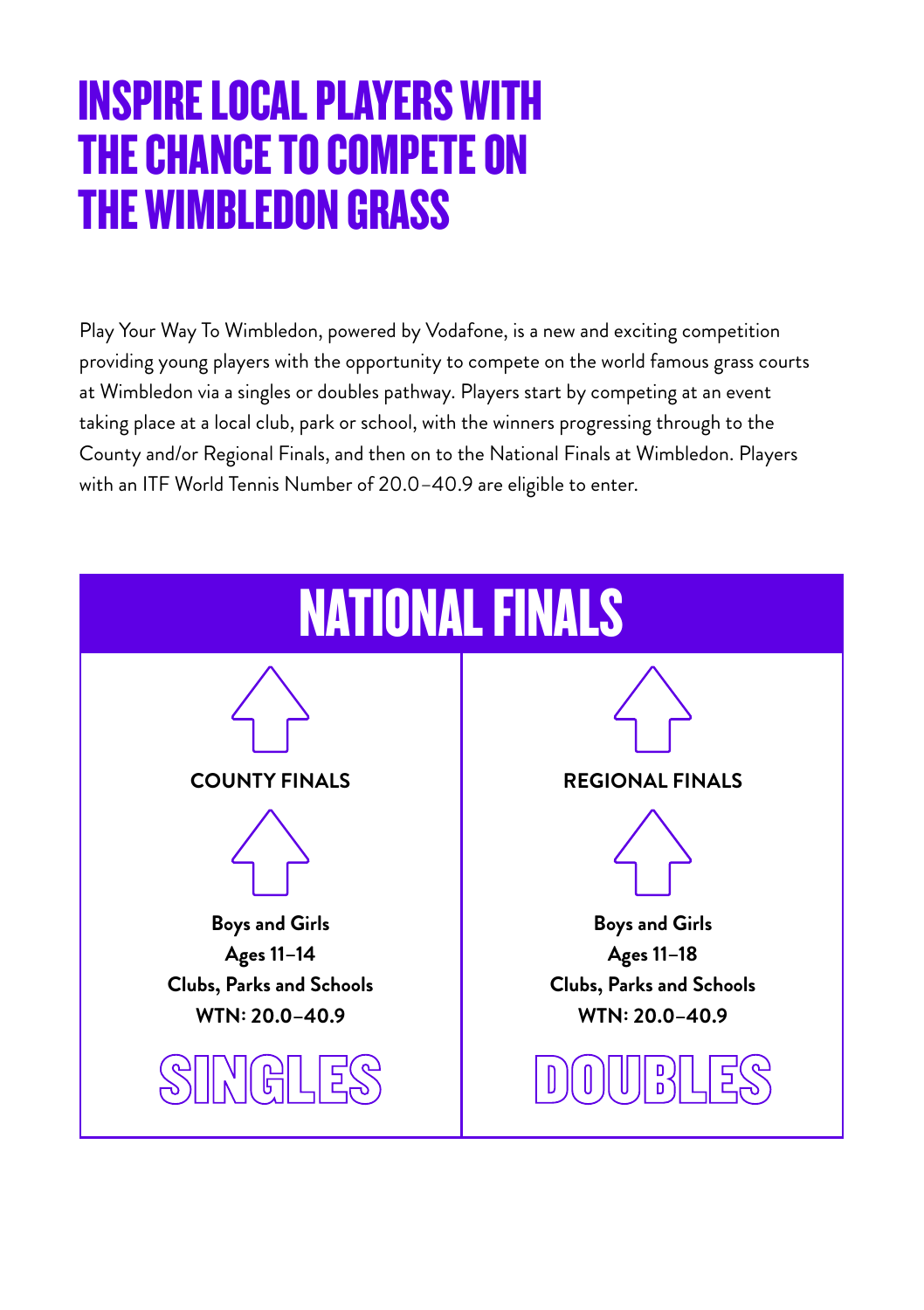## ENTER INTO THE BIGGEST TENNIS TOURNAMENT IN GREAT BRITAIN

- Run an 'Open' and/or 'Closed' Play Your Way To Wimbledon competition at your venue with a flexible format to suit you and your players
- Venues can run an 'Open' event for all eligible players to enter via the LTA Competition Management System (CMS), or a 'Closed' event for members only. We strongly encourage all venues to run 'Open' events to introduce local players to your venue and provide them with the opportunity to compete in the event
- Venues can run a maximum of one 'Open' event and/or one 'Closed' event at their venue during the competition
- Venues can run Singles and/or Doubles events for Boys, Girls, or both
- Entry to host a Play Your Way To Wimbledon competition is FREE for venues to enter
- FREE organiser pack with Wimbledon certificates and prize giveaways
- Opportunity for the organiser to attend the National Finals at Wimbledon

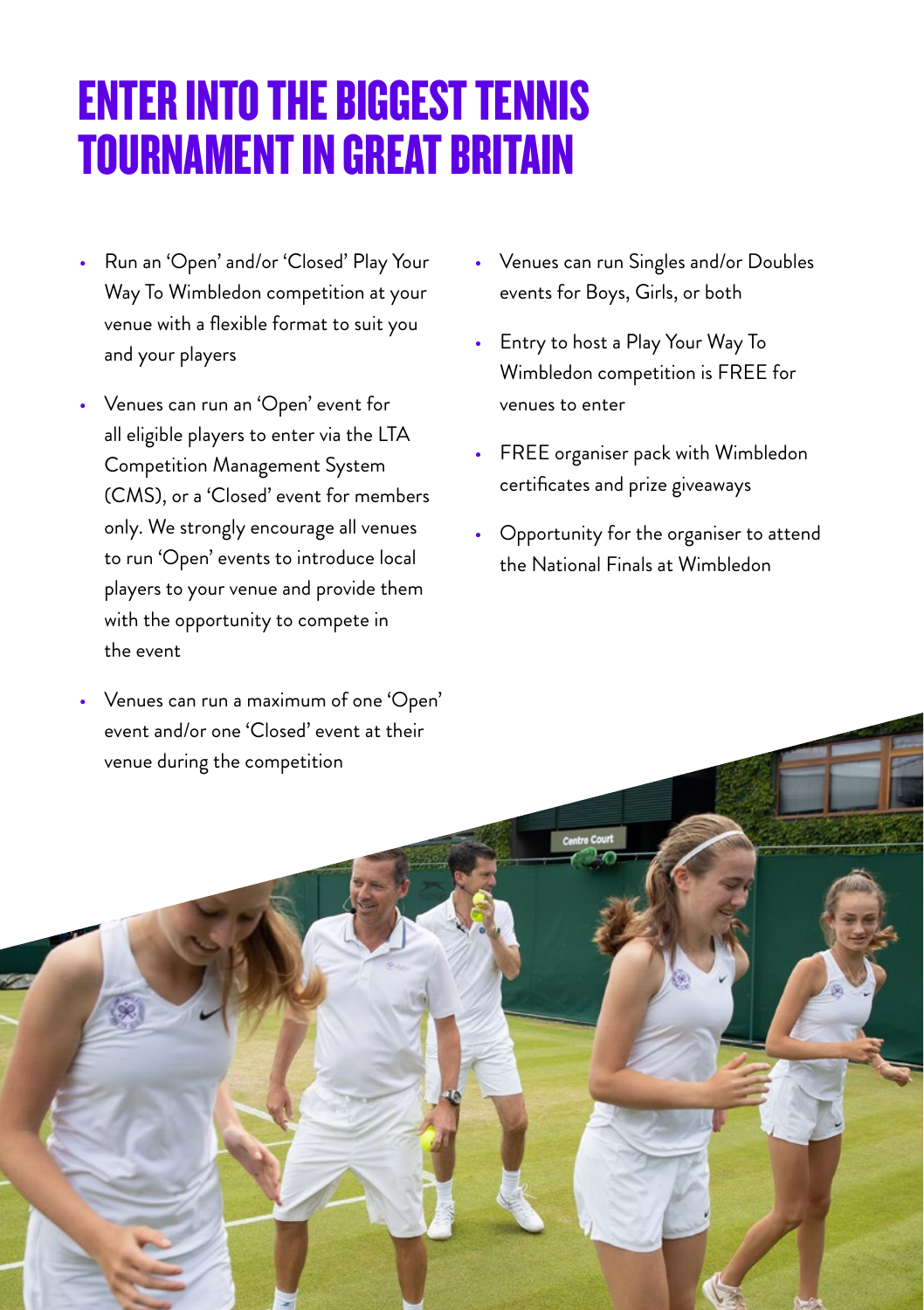# PLAY YOUR WAY TO WIMBLEDON 2022

#### **VENUE STAGE**

Choose a format that works for your venue, however, we recommend running your event over half, one or two days to create a fun and social experience for the players. Select the dates for your events to take place any time between 1 March and 5 June 2022. All venues must submit a Venue Winners Form after the event is completed no later than 6 June (this will be sent to all entered venues).

#### **SINGLES COUNTY FINALS**

The Girl and/or Boy winner of your tournament will progress to the County Finals on 9–10 July and be joined by winners from other Play Your Way To Wimbledon club, park and school events (County Finals in Scotland will take place on 18–19 June).

#### **DOUBLES REGIONAL FINALS**

The Girl and/or Boy winning pairs of venue events will be invited to the Regional Finals on 18–19 June and be joined by winners from other Play Your Way To Wimbledon club, park and school events (Regional Finals in Scotland will take place on 2–3 July).

#### **HOW TO ENTER**

Entries are exclusively online at: **lta.org.uk/play-your-way-to-wimbledon**

Publish or enter your event by 20 March and receive your pack w/c 28 March

Publish or enter your event by 17 April and receive your pack w/c 25 April